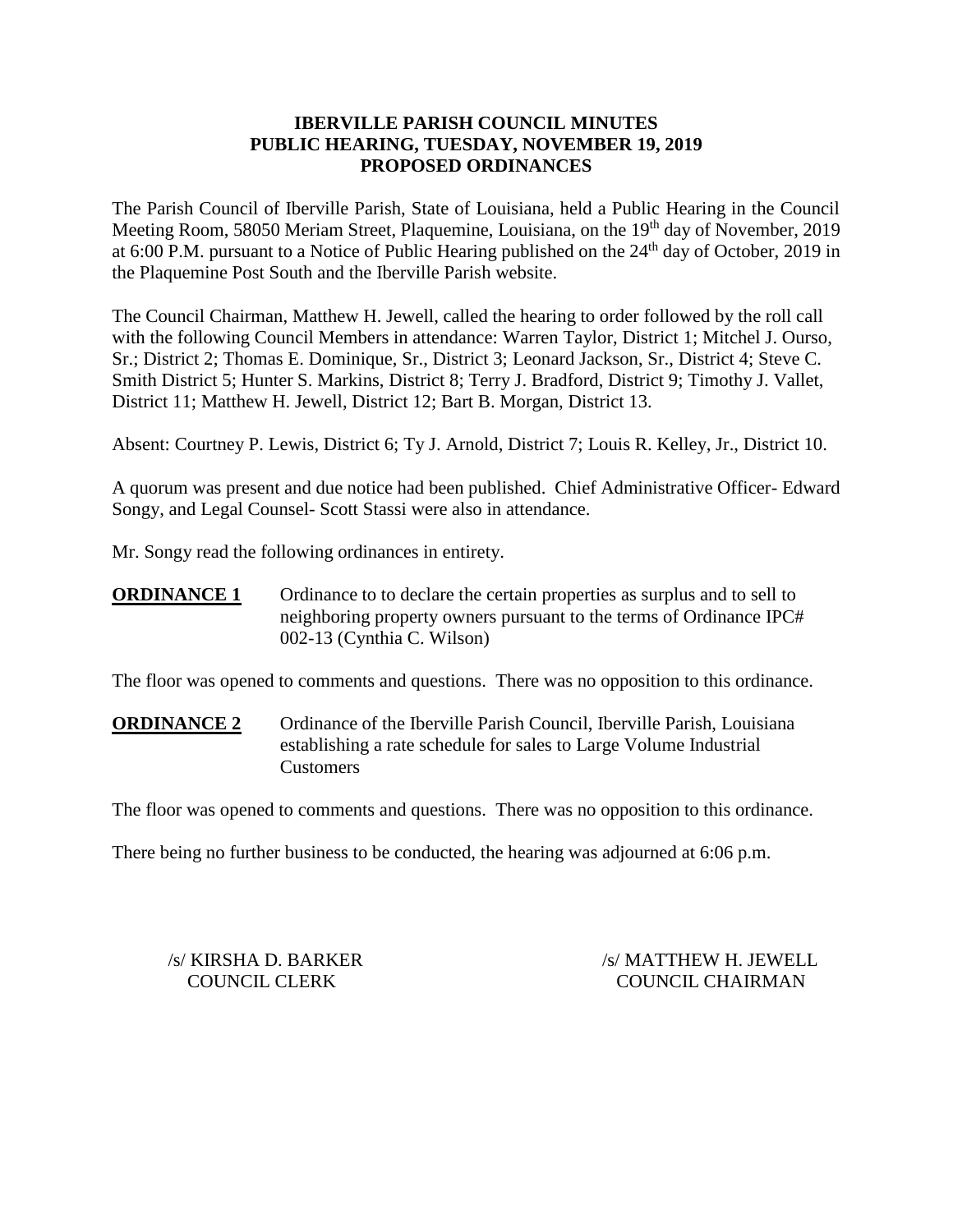### **IBERVILLE PARISH COUNCIL MINUTES REGULAR MEETING, TUESDAY, NOVEMBER 19, 2019**

The Parish Council of Iberville Parish, State of Louisiana, met in Regular Session, in the Council Meeting Room, 2nd Floor, Courthouse Building, 58050 Meriam Street, Plaquemine, Louisiana, on the 19<sup>th</sup> day of November, 2019.

The Council Chairman, Matthew H. Jewell, called the meeting to order at 6:30 p.m. followed by the roll call with the following Council Members in attendance: Warren Taylor, District 1; Mitchel J. Ourso, Sr.; District 2; Thomas E. Dominique, Sr., District 3; Leonard Jackson, Sr., District 4; Steve C. Smith District 5; Ty J. Arnold, District 7; Hunter S. Markins, District 8; Terry J. Bradford, District 9; Louis R. Kelley, Jr., District 10; Timothy J. Vallet, District 11; Matthew H. Jewell, District 12; Bart B. Morgan, District 13.

Absent: Courtney P. Lewis, District 6.

Parish President- J. Mitchell Ourso, Jr., Chief Administrative Officer- Edward Songy and Legal Counsel- Scott Stassi were also in attendance.

A quorum was present and due notice had been posted and published in the Plaquemine Post South newspaper on the 14<sup>th</sup> day of November, 2019. The Pledge of Allegiance followed.

A moment of silence was held for Mr. Milford "Cricket" Bradford, Mrs. Caroline Simpson Migliacio, and Mr. Bobby Georgetown.

Council Chairman Jewell called for anyone wanting to make public comments to register with the Clerk. Mr. Isaac "Ike" Jackson, Jr. registered to speak.

## ADDENDUM

Chairman Jewell stated this addendum item was moved forward as Resolution H during the Resolution Committee Meeting.

A) Resolution Authorizing the Demolition of the old Council on Aging Facility located in Maringouin after opening of new Council on Aging Facility

## PRESENTATIONS AND APPEARANCES

- A) Proclamation for 2019 Evangeline Queen- Miss Lillie Bradford
	- Councilman Bradford read aloud a proclamation, proclaiming the weekend of October 18-20, 2019 as the 51<sup>st</sup> International Acadian Festival Weekend in Iberville Parish.
	- President Ourso presented Evangeline Queen Miss Lillie Bradford a frame honoring her as the Honorary Parish President.
	- Pictures were taken for the newspaper.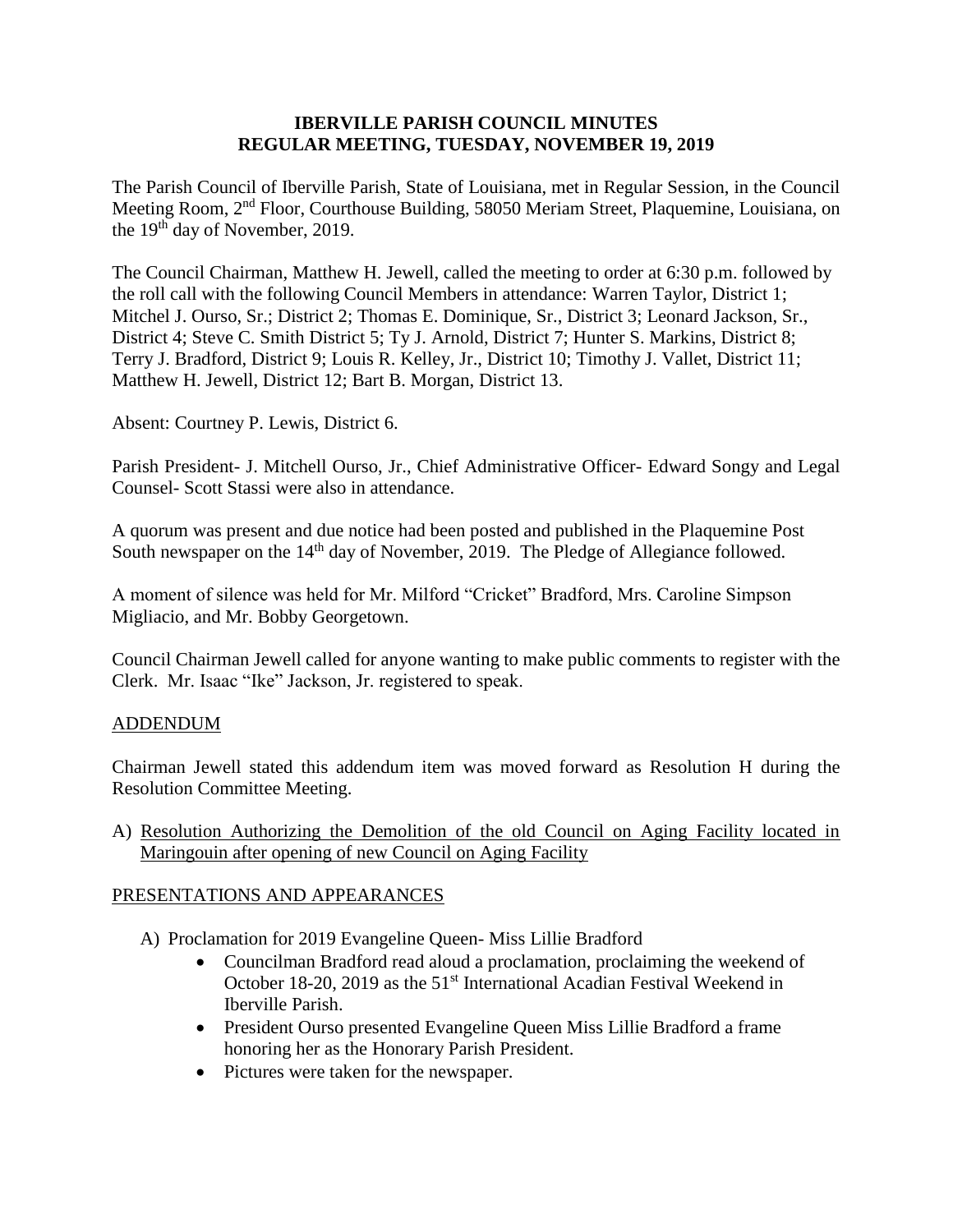Chairman Jewell introduced newly elected Council District 1 Council member, Ms. Shalanda Allen. Ms. Allen stated she is excited to to be a part of the Iberville Parish Council, and to continue to move District 1 forward.

### APPROVAL OF MINUTES

Upon a motion by Councilman Taylor, and seconded by Councilman Arnold, it was moved to wave the reading of the minutes of October 15, 2019 and approve as written. The motion having been duly submitted to a vote was duly adopted by the following yea and nay votes on roll call:

YEAS: Taylor, Ourso, Dominique, Jackson, Smith, Arnold, Markins, Bradford, Kelley, Vallet, Morgan. NAYS: None. ABSTAIN: None. ABSENT: Lewis.

The motion was declared adopted by the Chairman.

#### PRESIDENT'S REPORT

President Ourso reported on the following:

- President Ourso stated this year's Veterans Ceremony was the largest ceremony in attendance so far. He thanked the Council for allowing the Parish to honor the Veterans with the helicopter. He also thanked the community for their involvement and support.
- The rifle range has been open for 65 working days. Since its opening there have been around 850 shooters and visitors.
- The Council on Aging Buildings in Maringouin and White Castle will not open until after the 1<sup>st</sup> of the year due delays because of the weather.
- The new boat landing across from the Parish jail is now open and fully operational.
- The air packs have not been installed in the new Bayou Sorrell / Bayou Pigeon Fire Department. The ribbon cutting ceremony will be in the next few weeks.
- There will be a slideshow presentation on the proposed acquisition of land for IPRD. The presentation of the master plan will show what the park could look like with the acquisition of these 4 acres of land that is adjacent to the park.
- President Ourso recently met with the developers for the Myrtle Grove Subdivision. The subdivision will be acquiring four new houses, and construction should begin by the end of the year.
- President Ourso is disappointed with the Department of Health & Hospitals (DHH). A constituent called on April 1, 2019 and said our residents have been sent to West Baton Rouge to receive early childhood shots. The Parish was never notified that the State pulled the nurse from the Iberville facility. Senator Ward is currently investigating this.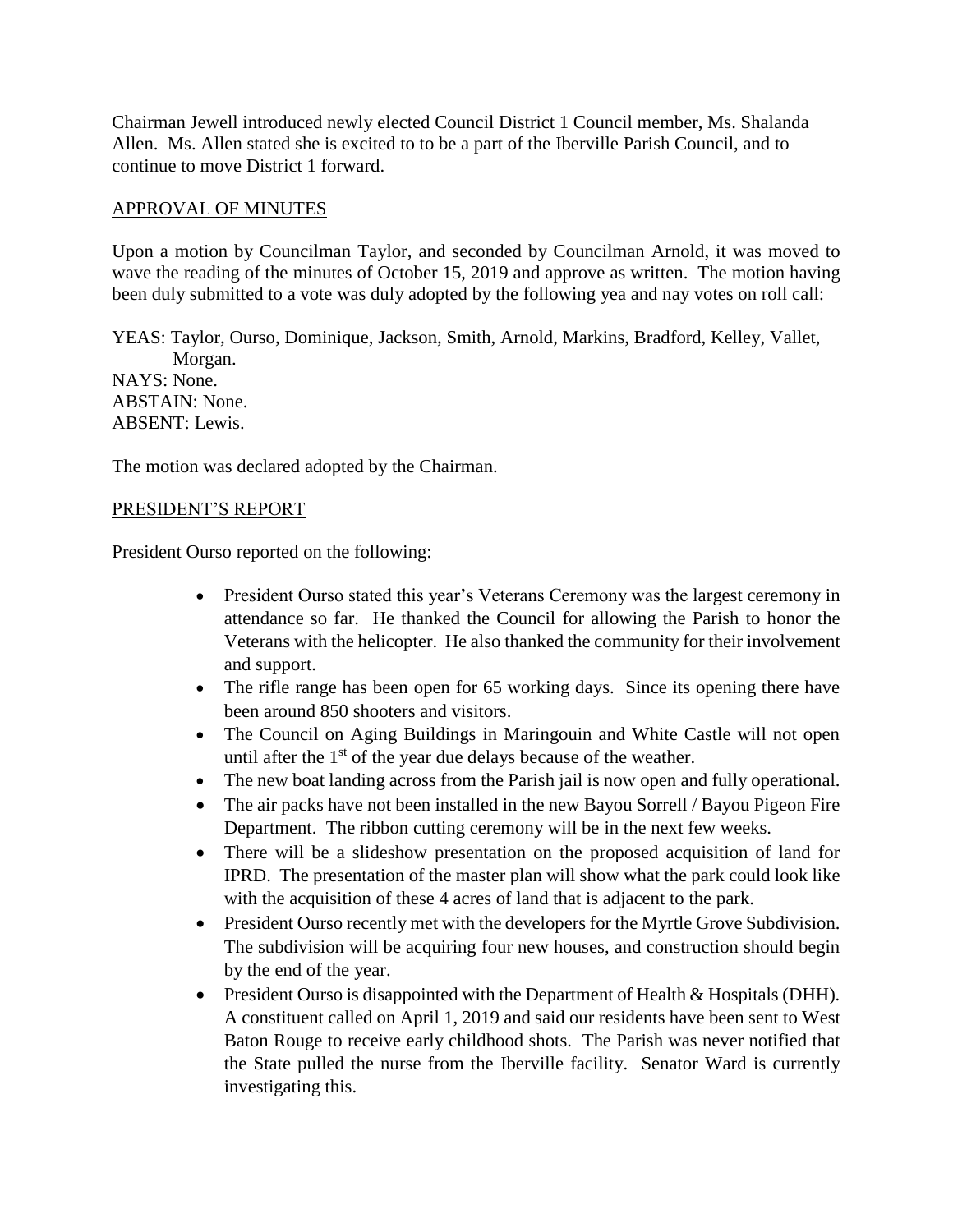- The Health Insurance for those employees who are self-insured has increased for the first time in 7 years. The Parish pays up to \$600 per employee, and the employee will come up with the remaining \$150 increase.
- President Ourso gave his sincerest sympathies to the Bradford, Migliacio, and Georgetown families on the loss of their loved ones.

Councilman Smith said the guest speaker at Veteran's Ceremony said it was the best Veterans Ceremony he has ever attended. Councilman Dominique thanked President Ourso and his colleagues for the tremendous effort put forth for the Veterans Ceremony.

President Ourso also stated the budget has been sent to the Council. It is a \$4 million budget, and if there are any questions please call the Finance Director, Mr. Dunn.

### FINANCIAL REPORT

Finance Director, Randall Dunn stated the Financial Statements were delivered on October 31, 2019 which was before the 60 days required by the Home Rule Charter. The Public Hearing for the proposed budget ordinance is December 17, 2019. He asked if there were any questions, and there were none.

### OLD BUSINESS

### **ORDINANCE IPC# 015-19**

## **ORDINANCE TO DECLARE THE CERTAIN PROPERTIES AS SURPLUS AND TO SELL TO NEIGHBORING PROPERTY OWNERS PURSUANT TO THE TERMS OF ORDINANCE # 002-13 (CYNTHIA C. WILSON)**

WHEREAS the Parish of Iberville has a tax interest in the properties described below which have been adjudicated for non-payment of property taxes.

WHEREAS "Property 1" listed below, has been previously declared to be surplus by Iberville Parish Council Ordinance #014-19.

WHEREAS the adjudicated properties listed herein have been maintained for at least one year by an adjoining landowner. Section 14 of IPC Ordinance #002-13 states: "Notwithstanding any provision of this Ordinance, Iberville Parish Council may, pursuant to the provisions of La. R.S. 47:2201(2)(B), as revised by Act 511 of 2009, allow adjoining landowners of an adjudicated property which constitutes an adjudicated vacant lot to purchase the adjudicated vacant lot for any price set by Iberville Parish Council without any public bidding at a public meeting of the Iberville Parish Council provided that Iberville Parish Council determines that the adjoining landowner has maintained the property for a period of one (1) year prior to the sale. Such sale shall be deemed a public sale under the provisions of this subpart."

WHEREAS contingent upon the requirements of law being met, including but not limited to, proper notice to any interested parties, advertisement in the official journal of Iberville Parish and the production of the three sworn affidavits attesting to the adjoining landowner's maintenance of the adjudicated lots, the Iberville Parish Council desires, and intends to sell the following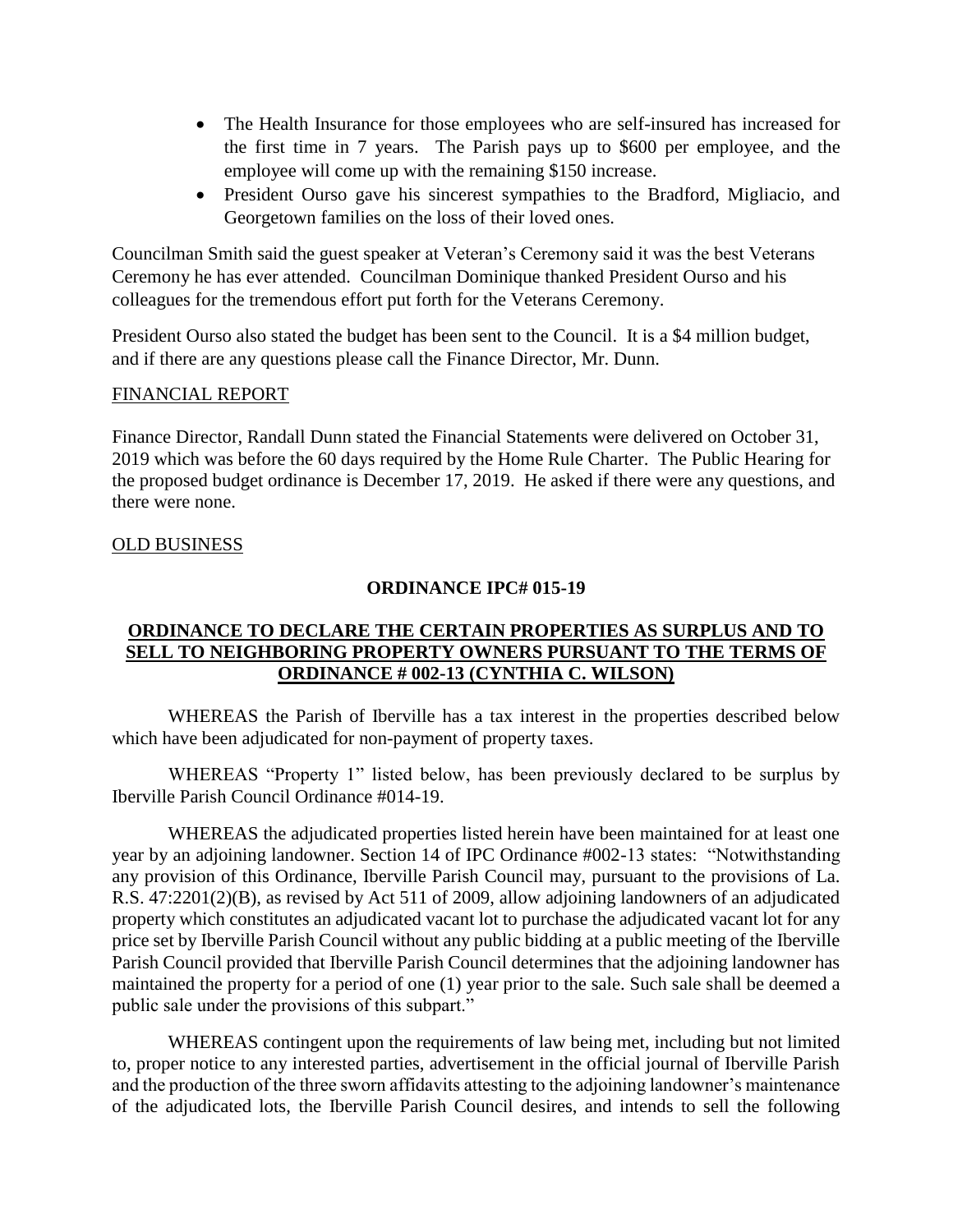properties:

1.) Parcel # 0600776550

Tax debtor: Cynthia C. Wilson Location of property: LOWER 1/2 LOT 5 HMSTD PLTN. 59.4' FRT. ///CB 158 E 72

Adjoining landowner intending to acquire ownership: Eddie Starks Suggested price: \$ 3,400.00

BE IT ORDAINED that the property described above is not needed for public purposes and is declared to be surplus and should be returned to commerce.

BE IT FURTHER ORDAINED that the property described above shall be sold to the adjoining landowner listed in accordance with the terms of Ordinance # 002-13 and the Iberville Parish Adjudicated Property Program as administered by the Parish Administrator.

BE IT FURTHER ORDAINED that the adjoining landowner of the adjudicated property may purchase the adjoining property for the price suggested above unless another price is designated by the Iberville Parish Council.

BE IT FURTHER ORDAINED that all ordinances or resolutions or parts thereof in conflict herewith are hereby repealed.

BE IT FURTHER ORDAINED should any part of this ordinance be declared null, void, invalid, illegal or unconstitutional, the remainder of the said ordinance shall remain in full force and effect.

This ordinance shall become effective on this the 19<sup>th</sup> day of November, 2019.

WHEREUPON, the above ordinance was submitted to a vote and resulted in the following vote on roll call:

The foregoing ordinance which was previously introduced at the meeting of the Iberville Parish Council on October 15, 2019 and a summary thereof having been published in the official journal on October 24, 2019, the public hearing on this ordinance held on the  $19<sup>th</sup>$  day of November, 2019, at 6:00 p.m., in the Council Meeting Room, 58050 Meriam Street, Plaquemine, Louisiana, was brought up for final passage with a motion by Councilman Kelley, and seconded by Councilman Markins, having been duly submitted to a vote, the ordinance was duly adopted by the following yea and nay vote on roll call:

YEAS: Taylor, Ourso, Dominique, Jackson, Smith, Arnold, Markins, Bradford, Kelley, Vallet, Morgan. NAYS: None. ABSTAIN: None. ABSENT: Lewis.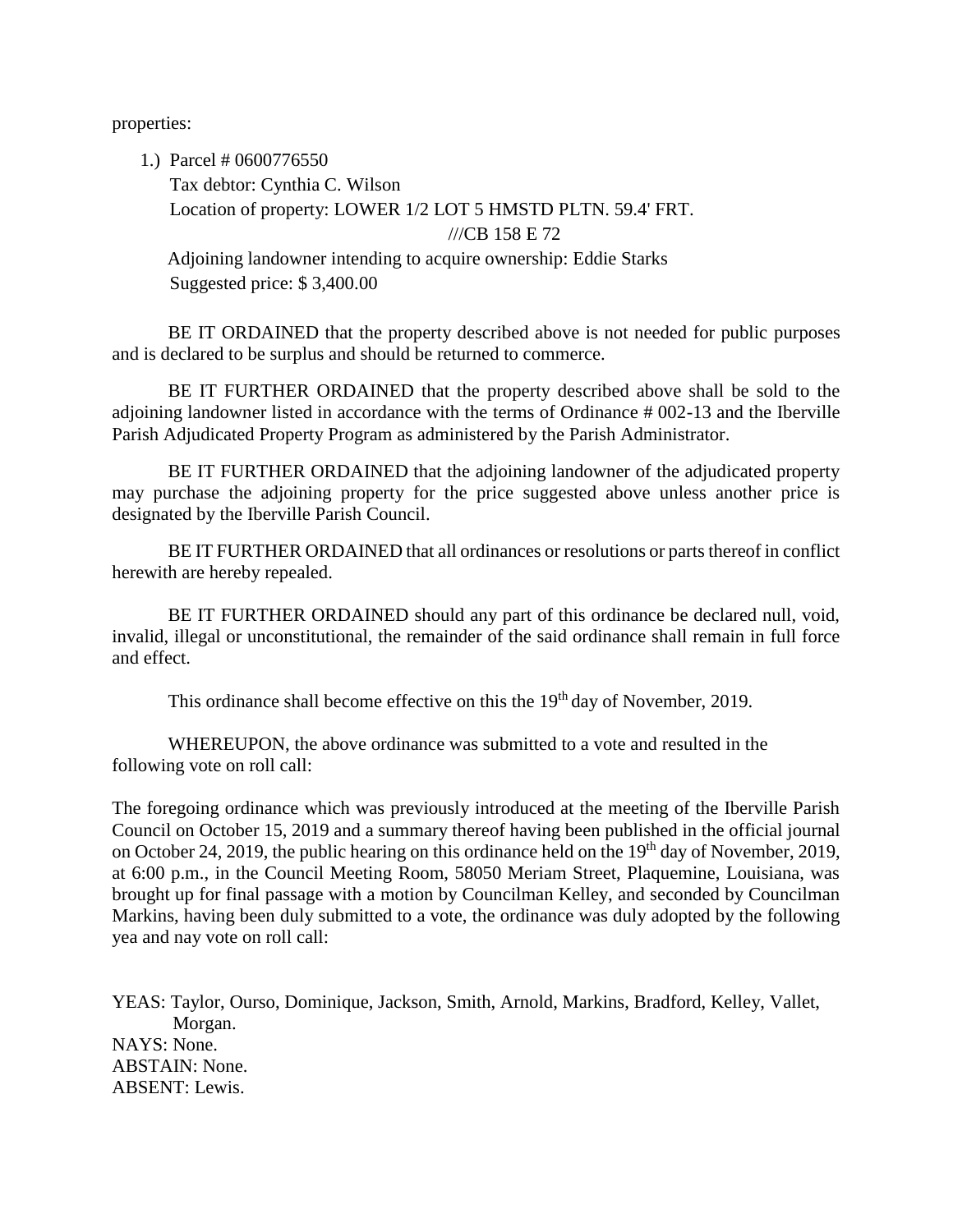The ordinance was declared adopted by the Chairman on the  $19<sup>th</sup>$  day of November, 2019.

## **ORDINANCE IPC# 016-19**

## **ORDINANCE OF THE IBERVILLE PARISH COUNCIL, IBERVILLE PARISH, LOUISIANA ESTABLISHING A RATE SCHEDULE FOR SALES TO LARGE VOLUME INDUSTRIAL CUSTOMERS**

WHEREAS, the natural gas system of the Parish of Iberville, State of Louisiana (the "Parish") is undertaking a marketing program for sales of gas to large volume industrial users whose facilities are located in its service area;

NOW THEREFORE, BE IT ORDAINED by the Parish Council of the Parish of Iberville, State of Louisiana, acting as the governing authority thereof, that a new rate schedule, entitled the Large Volume Industrial User Rate Schedule, shall be adopted, to be effective as of November 1, 2019, or such later date as this Parish Council shall determine that gas supply sufficient to meet the needs of this marketing program has been acquired, as follows:

Section 1. The Parish may enter into natural gas sales contracts with large volume industrial users, as defined in this Ordinance, on the following terms:

- The term for deliveries shall be three years or less, including renewal options, unless the contract provides for the sale by the Parish of the full requirements of the large volume industrial customer up to a stated maximum quantity.
- The term shall be for a period longer than three years, up to and including the term of the gas supply contract or contracts entered into by the Parish to purchase the gas supply pursuant to which the sales to the large volume industrial user will be made, if the industrial user agrees to purchase its full requirements for gas in its operations at the plant facilities up to a stated maximum quantity.
- The facilities of the industrial customer must be located in the Parish's service area or in an area contiguous to such area where gas distribution service is not otherwise being provided.

Section 2. Large volume industrial users eligible for service under this Rate Schedule shall be those that will purchase an annual average of not less than 1,000 MMBtu per day from the Parish and that elect to enter into a contract with the Parish for purchases of gas under this Rate Schedule.

Section 3. Any contract between the Parish and the industrial customer pursuant to this Rate Schedule shall be in the form of a North American Energy Standards Board ("NAESB") Base Contract for the Sale and Purchase of Natural Gas, with such Special Conditions and commercial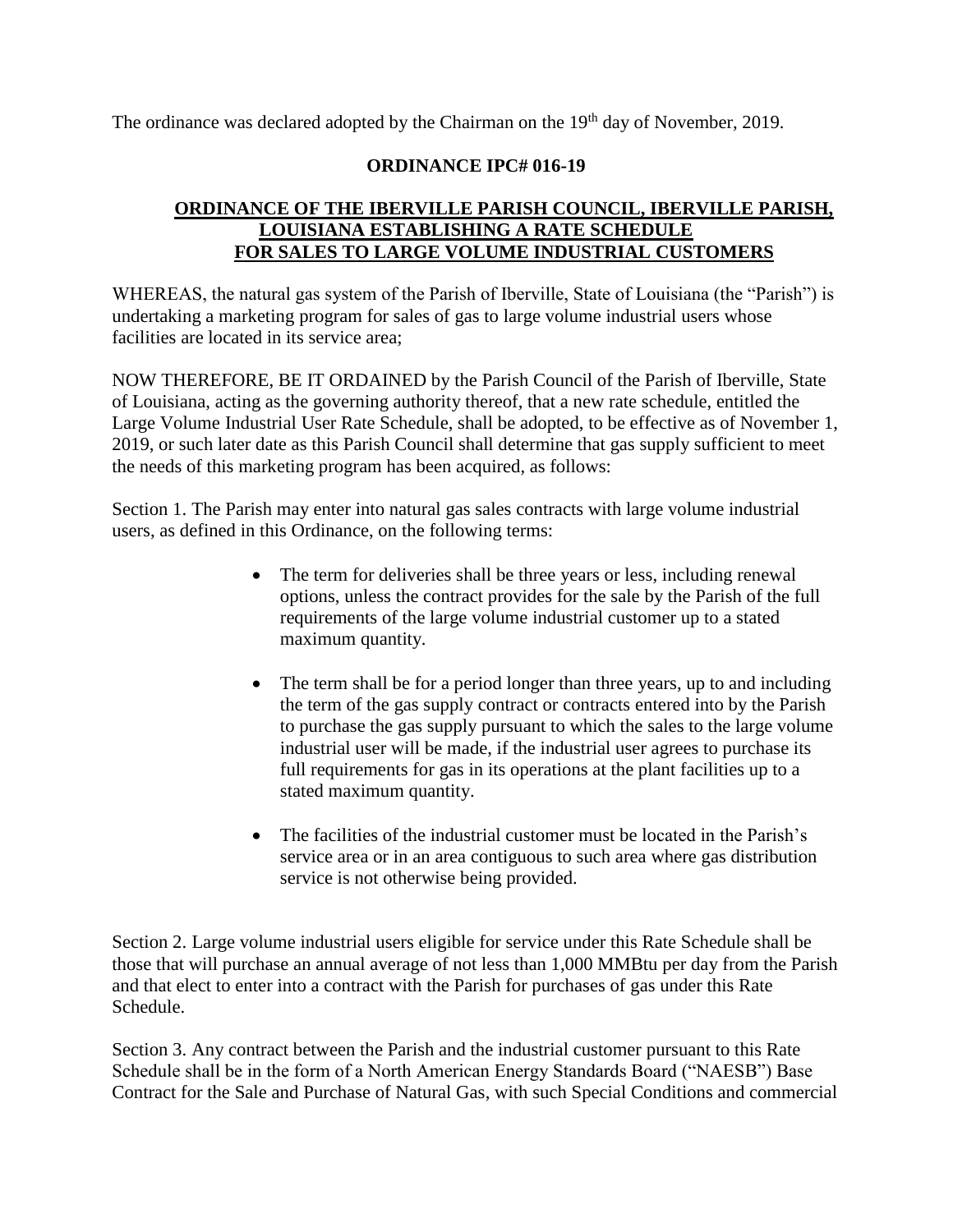terms set forth in a Transaction Confirmation as shall be established by this Parish Council (the "NAESB Contract").

Section 4. The commodity price per MMBtu for sales under this Rate Schedule shall be with reference to published daily or monthly index prices for the applicable flow date of deliveries, and specified in the NAESB Contract between the Parish and the industrial customer, less a discount of not greater than 50% of the net discount below the applicable index-referenced price realized by the Parish under its supply contract or contracts for the purchase of the gas to be sold to the industrial customer. The Parish may negotiate lesser discounts with any eligible customer.

Section 5. The Parish may combine sales service of commodity gas supply under this Rate Schedule with transportation service across the Parish's system so as to provide a delivered service at the industrial customer's premises. In such circumstances, the delivered price to the customer shall include a transportation service component or components in addition to the price for the commodity gas supply as described in Section 4 of this Rate Schedule.

Section 6. The Parish shall not be obligated to supply any new eligible industrial customer under this Rate Schedule, or supply any portion of such quantity requested by such customer, unless it determines that it has sufficient long-term, firm gas supplies available to it for sale and delivery to such new industrial customer.

Section 7. This Ordinance shall be effective upon its adoption for sales service to eligible customers beginning November 1, 2019 or such later date as is described in the Recital at the beginning of this Ordinance.

The foregoing ordinance which was previously introduced at the meeting of the Iberville Parish Council on October 15, 2019 and a summary thereof having been published in the official journal on October 24, 2019, the public hearing on this ordinance held on the 19th day of November, 2019, at 6:00 p.m., in the Council Meeting Room, 58050 Meriam Street, Plaquemine, Louisiana, was brought up for final passage with a motion by Councilman Kelley, and seconded by Councilman Markins, having been duly submitted to a vote, the ordinance was duly adopted by the following yea and nay vote on roll call:

YEAS: Taylor, Ourso, Dominique, Jackson, Smith, Arnold, Markins, Bradford, Kelley, Vallet, Morgan. NAYS: None. ABSTAIN: None. ABSENT: Lewis.

The ordinance was declared adopted by the Chairman on the 19<sup>th</sup> day of November, 2019.

#### NEW BUSINESS

### A) Introduction of Ordinances

The following ordinances were introduced by Mr. Songy: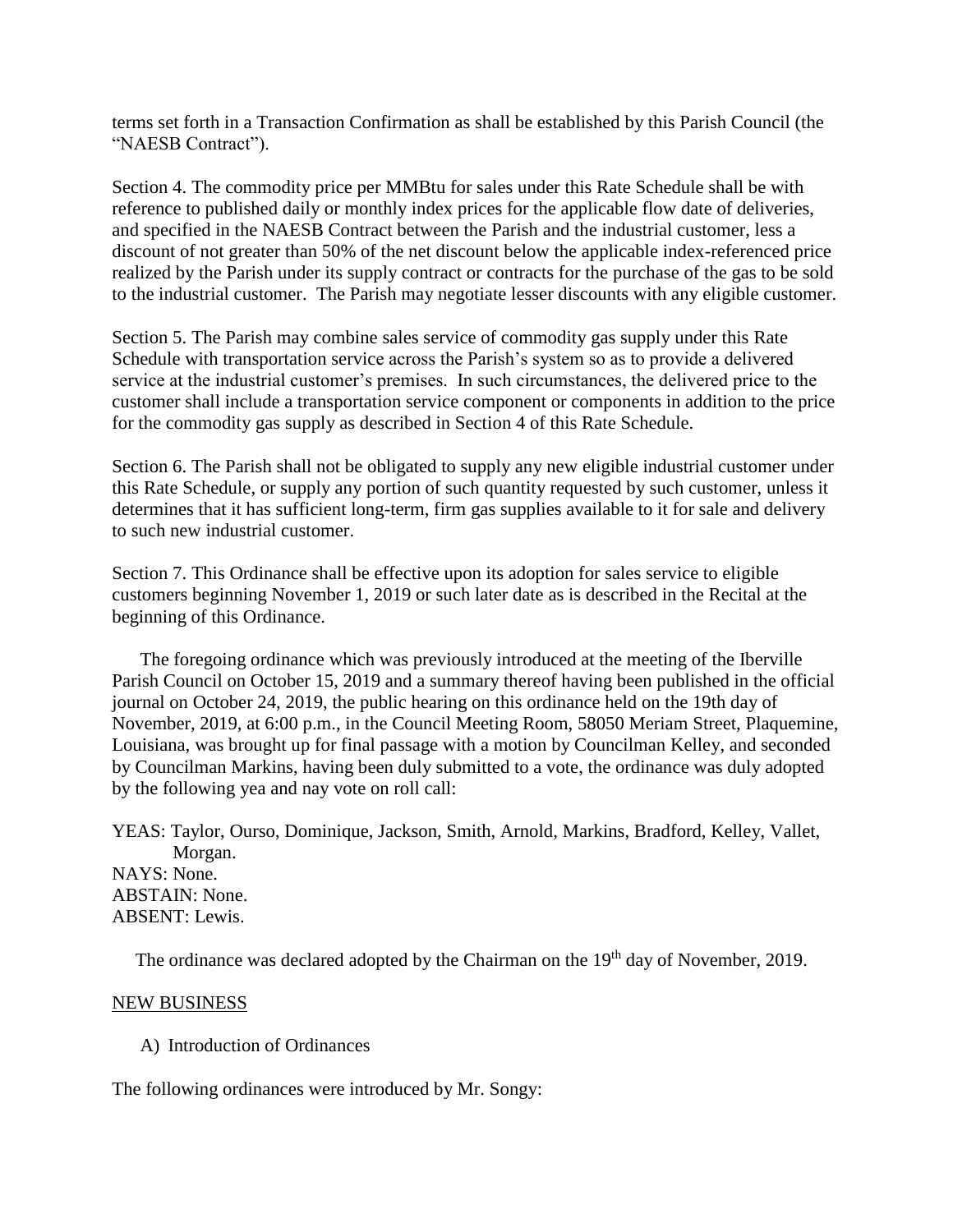1) Ordinance to adopt the fiscal year 2020 Operating and Capital Improvement Budget and the Amended 2019 Operating and Capital Improvement Budget for the Iberville Parish Council

Mr. Bill Blair, Director of Demographic Services for the State Legislature, came before the Council to speak about the proposed ordinance to split or merge precincts. The State Legislature passed an Act allowing Parishes to correct boundaries. Mr. Blair has been working on cleaning up the geographical boundary descriptions and merging precincts with very small voter populations with larger precincts. The State must submit boundaries to the Census Bureau by March 31, 2020. The ordinance will not go into effect until July 31, 2021 after the 2020 census data has been released. This proposed ordinance will not affect the current jurisdictions.

2) Ordinance to create prospective precincts by the split and/or merger of precinct geography in accordance with Louisiana Revised Statutes 18:532 and 18:532.1

## IPRD Presentation Slideshow

Mr. Dunn stated Duplantis Group was the firm that created the Master Plan for Parks & Recreations. They held various Public Hearings to gather constituents input regarding the parks in the Parish. They noticed several deficiencies in the parks. They were failing to adequately provide the residents what they needed and what they wanted in the 22 parks. The Parish closed down some of the parks in order to enhance the remaining parks. The Masterplan also recommended to enhance the Belleview Park next to the Civic Center which reaches the greatest amount of residents. Mr. Dunn summarized the slides showing pictures of the 4 acres of land the Parish would like to acquire. There is a ready seller for this property. The property has been appraised. This land does not include the Elks property.

3) Ordinance to authorize the purchase of a four (4) acre tract of land located adjacent to LA. Highway 75 and IPRD Belleview Park from Donald Jenkins & others for expansion of Belleview Park Facility

Upon a motion by Councilman Smith, seconded by Councilman Jackson, it was moved that a public hearing be held on Tuesday, December 17, 2019 at 6:00 p.m. on the introduced ordinances.

The motion having been duly submitted to a vote, was duly adopted by the following yea and nay votes on roll call:

YEAS: Taylor, Ourso, Dominique, Jackson, Smith, Arnold, Markins, Bradford, Kelley, Vallet, Morgan. NAYS: None. ABSTAIN: None. ABSENT: Lewis.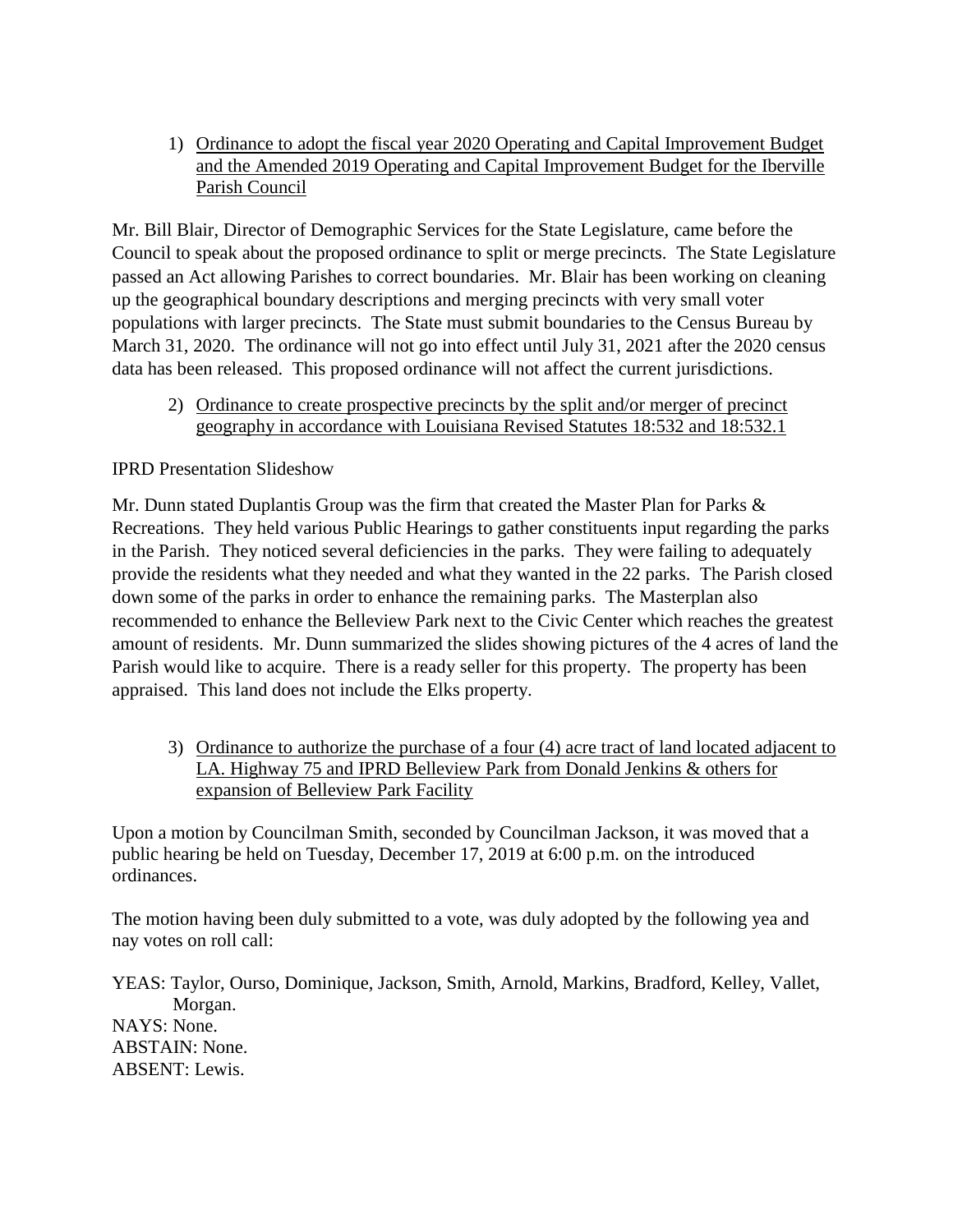The motion was declared adopted by the Chairman on November 19, 2019.

### RESOLUTION COMMITTEE REPORT

The Resolution Committee met on Tuesday, November 19, 2019 at 6:07 p.m., followed by the roll call with the following Resolution Committee Members only in attendance: Smith, Vallet, Arnold, Markins, Jackson, Morgan, Dominique.

Absent: Lewis, Kelley.

### ADDENDUM RESOLUTION

A. Resolution Authorizing the Demolition of the old Council on Aging Facility located in Maringouin after opening of new Council on Aging Facility

Upon a motion by Councilman Smith, and seconded by Councilman Dominique, it was moved to add the addendum resolution as Resolution H. The motion having been duly submitted to a vote was duly adopted by the following yea and nay votes on roll call:

YEAS: Smith, Vallet, Arnold, Markins, Jackson, Morgan, Dominique. NAYS: None. ABSTAIN: None. ABSENT: Lewis, Kelley.

The motion was declared adopted by the Chairman.

The following resolutions were read aloud by Mr. Songy:

- A) Resolution to Declare the Legal Holidays for 2020
- B) Resolution approving an agreement with Acadiana Planning Commission for the purpose of applying for grant funding and acting in support of Watershed Region No. 5 management activities and in conjunction with the State of Louisiana Watershed Initiative
- C) Resolution approving an agreement with South Central Planning and Development Commission for the purpose of applying for grant funding and acting in support of Watershed Region No. 6 management activities and in conjunction with the State of Louisiana Watershed Initiative
- D) Resolution approving an agreement with Capital Region Planning Commission for the purpose of applying for grant funding and acting in support of Watershed Region No. 7 management activities and in conjunction with the State of Louisiana Watershed Initiative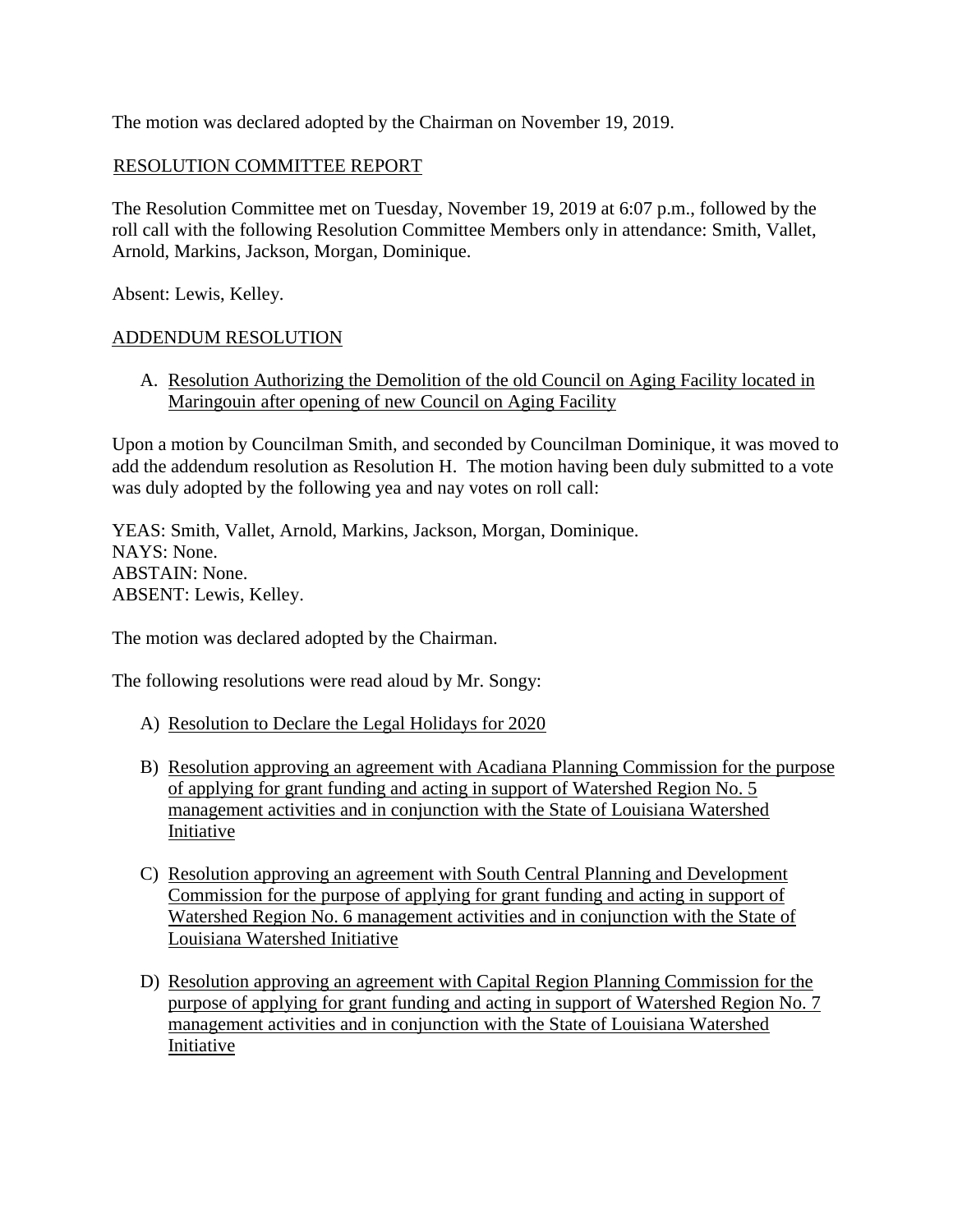E) Resolution Authorizing Parish President to Enter into Agreement with Baton Rouge Waterworks for Potable Water Supply to Eastern Portion of Iberville Parish from January 2020 through December 2023

Mr. Adam Diamond, representing PCS Nitrogen, and Mr. Rick Beutel, representing Air Products came before the Council to speak about their partnership and potential expansion at the Geismar site.

- F) Resolution to approve ITEP application for PCS Nitrogen, LC
- G) Resolution to approve ITEP application for Air Products & Chemicals, Inc.
- H) Resolution Authorizing the Demolition of the old Council on Aging Facility located in Maringouin after opening of new Council on Aging Facility

There were no questions from the Council or the public.

Councilman Vallet made a recommendation to forward the resolution to the regular meeting, seconded by Councilman Markins. The recommendation having been duly submitted to a vote was duly adopted by the following yea and nay votes on roll call by Resolution Committee Members only:

YEAS: Smith, Vallet, Arnold, Markins, Jackson, Morgan, Dominique. NAYS: None. ABSTAIN: None. ABSENT: Lewis, Kelley.

The recommendation was declared adopted by the Chairman to forward these items to the regular meeting.

During the Regular Meeting:

### **RESOLUTION IPC# 2019-013**

## **RESOLUTION TO DECLARE LEGAL HOLIDAYS FOR 2020**

 The following resolution was introduced by Councilman Kelley and seconded by Councilman Bradford.

 WHEREAS, pursuant to the provisions of La. R.S. 1:55 and the Home Rule Charter, the Iberville Parish Council hereby approves the attached holiday schedule as public holidays for its employees.

NOW, THEREFORE, BE IT RESOLVED BY the Iberville Parish Council as follows: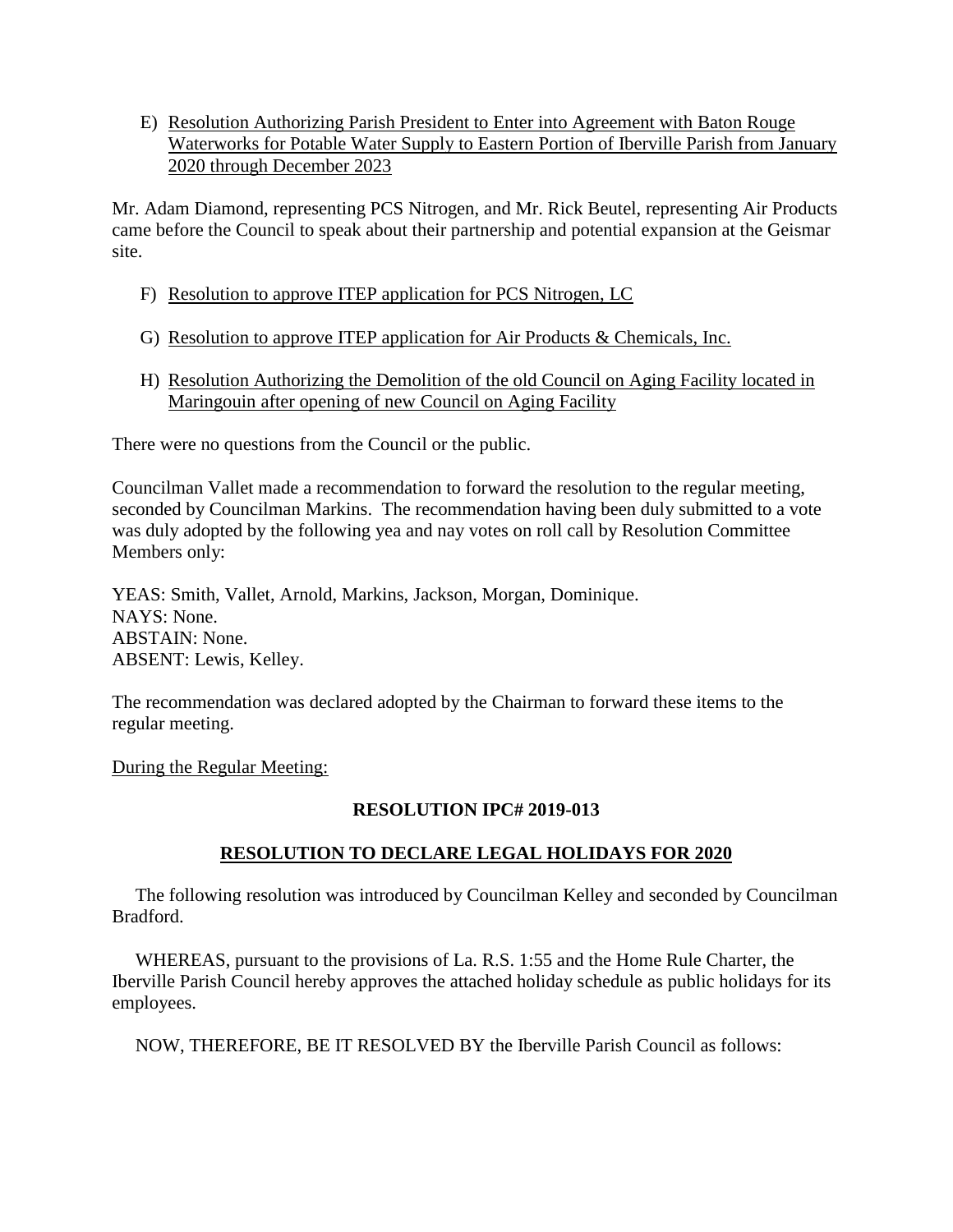"That the attached holiday schedule for 2020 is hereby approved for parish council employees, insofar as practical, and that those essential public safety personnel and employees whose service is necessary and indispensable and required for the efficient administration of parish government shall be required to work on said holidays."

The above resolution was duly adopted in regular session this  $19<sup>th</sup>$  day of November, 2019, by the following vote on roll call;

YEAS: Taylor, Ourso, Dominique, Jackson, Smith, Arnold, Markins, Bradford, Kelley, Vallet, Morgan. NAYS: None. ABSTAIN: None. ABSENT: Lewis.

The resolution was declared adopted by the Chairman on 19<sup>th</sup> day of November, 2019.

## **RESOLUTION IPC# 2019-014**

# RESOLUTION APPROVING AN AGREEMENT WITH **ACADIANA PLANNING COMMISSION** FOR THE PURPOSE OF APPLYING FOR GRANT FUNDING AND ACTING IN SUPPORT OF WATERSHED REGION NO. 5 MANAGEMENT ACTIVITIES AND IN CONJUNCTION WITH THE STATE OF LOUISIANA WATERSHED INITIATIVE

The following resolution was introduced by Councilman Kelley and seconded by Councilman Bradford.

WHEREAS, the Louisiana Watershed Initiative was formed in order to coordinate statewide floodplain management efforts through a watershed management approach in response to the 2016 Great Floods and in preparation for future storm and flood events. This coordination includes outreach with local communities to build support for watershed region management approaches that can more effectively address mounting water risks statewide; and

WHEREAS, coordination among Iberville Parish Government and its regional partners within Watershed Region No. 5 is critical to reducing flood risk and preserving the health, safety, and welfare of the residents of Iberville Parish Government; and

WHEREAS, the Louisiana Watershed Initiative has requested applications for participation in a Regional Capacity Building Grant Program, which may enable the provision of technical assistance to Iberville Parish Government and it regional partners if awarded, thereby furthering immediate watershed management and flood risk reduction goals.

NOW THEREFORE, BE IT RESOLVED that the agreement between Iberville Parish Government and Acadiana Planning Commission for the purpose of applying for grant funding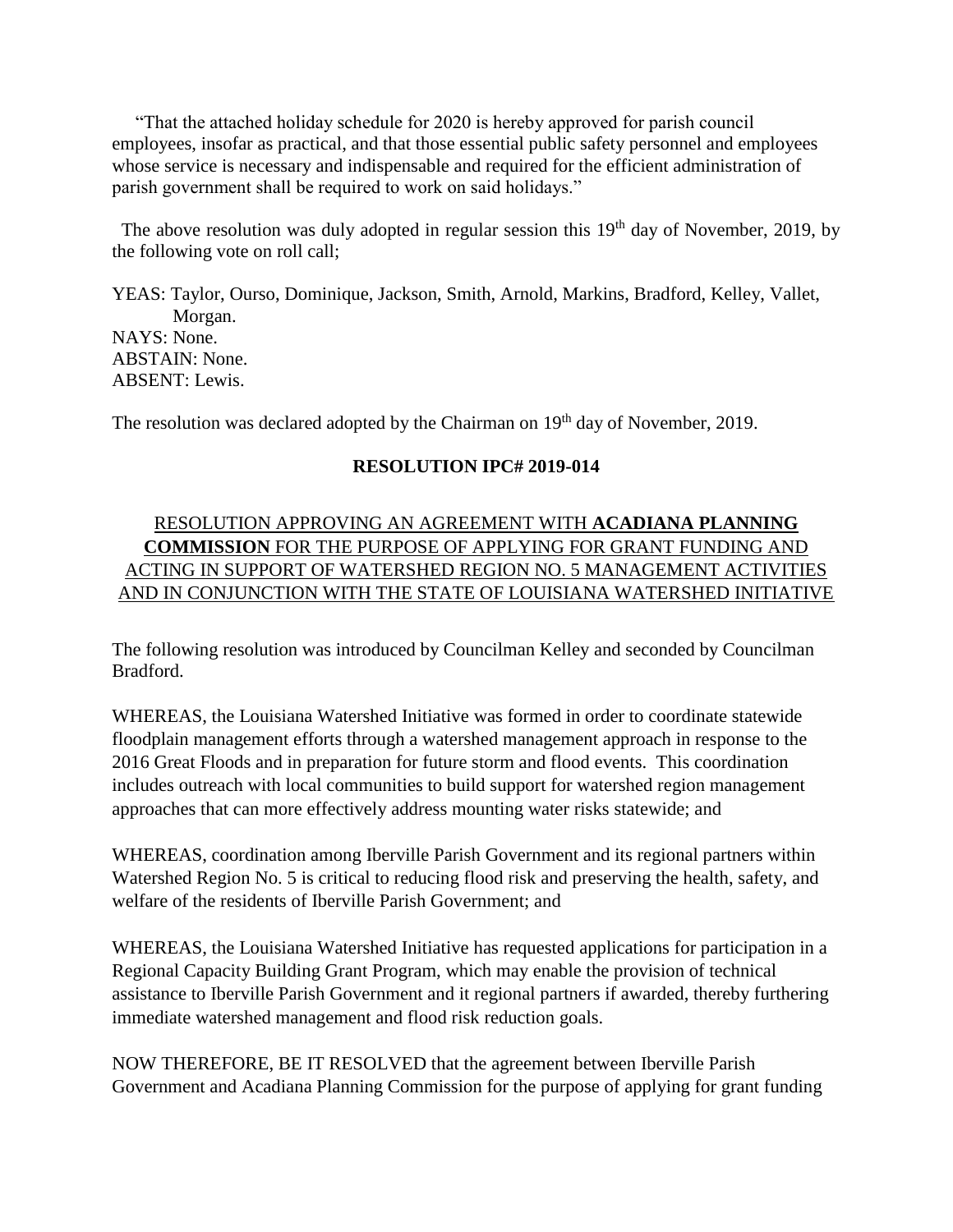and acting in support of Watershed Region No. 5 management activities and in conjunction with the State of Louisiana Watershed Initiative is hereby approved.

The above resolution was duly adopted in regular session on this  $19<sup>th</sup>$  day of November 2019 by the following votes on roll call:

YEAS: Taylor, Ourso, Dominique, Jackson, Smith, Arnold, Markins, Bradford, Kelley, Vallet, Morgan. NAYS: None. ABSTAIN: None. ABSENT: Lewis.

The resolution was declared adopted by the Chairman on the 19<sup>th</sup> day of November 2019.

### **RESOLUTION IPC# 2019-015**

RESOLUTION APPROVING AN AGREEMENT WITH **SOUTH CENTRAL PLANNING AND DEVELOPMENT COMMISSION** FOR THE PURPOSE OF APPLYING FOR GRANT FUNDING AND ACTING IN SUPPORT OF WATERSHED REGION NO. 6 MANAGEMENT ACTIVITIES AND IN CONJUNCTION WITH THE STATE OF LOUISIANA WATERSHED INITIATIVE

The following resolution was introduced by Councilman Kelley and seconded by Councilman Bradford.

WHEREAS, the Louisiana Watershed Initiative was formed in order to coordinate statewide floodplain management efforts through a watershed management approach in response to the 2016 Great Floods and in preparation for future storm and flood events. This coordination includes outreach with local communities to build support for watershed region management approaches that can more effectively address mounting water risks statewide; and

WHEREAS, coordination among Iberville Parish Government and its regional partners within Watershed Region No. 6 is critical to reducing flood risk and preserving the health, safety, and welfare of the residents of Iberville Parish Government] and

WHEREAS, the Louisiana Watershed Initiative has requested applications for participation in a Regional Capacity Building Grant Program, which may enable the provision of technical assistance to Iberville Parish Government and it regional partners if awarded, thereby furthering immediate watershed management and flood risk reduction goals.

NOW THEREFORE, BE IT RESOLVED that the agreement between Iberville Parish Government and South Central Planning and Development Commission for the purpose of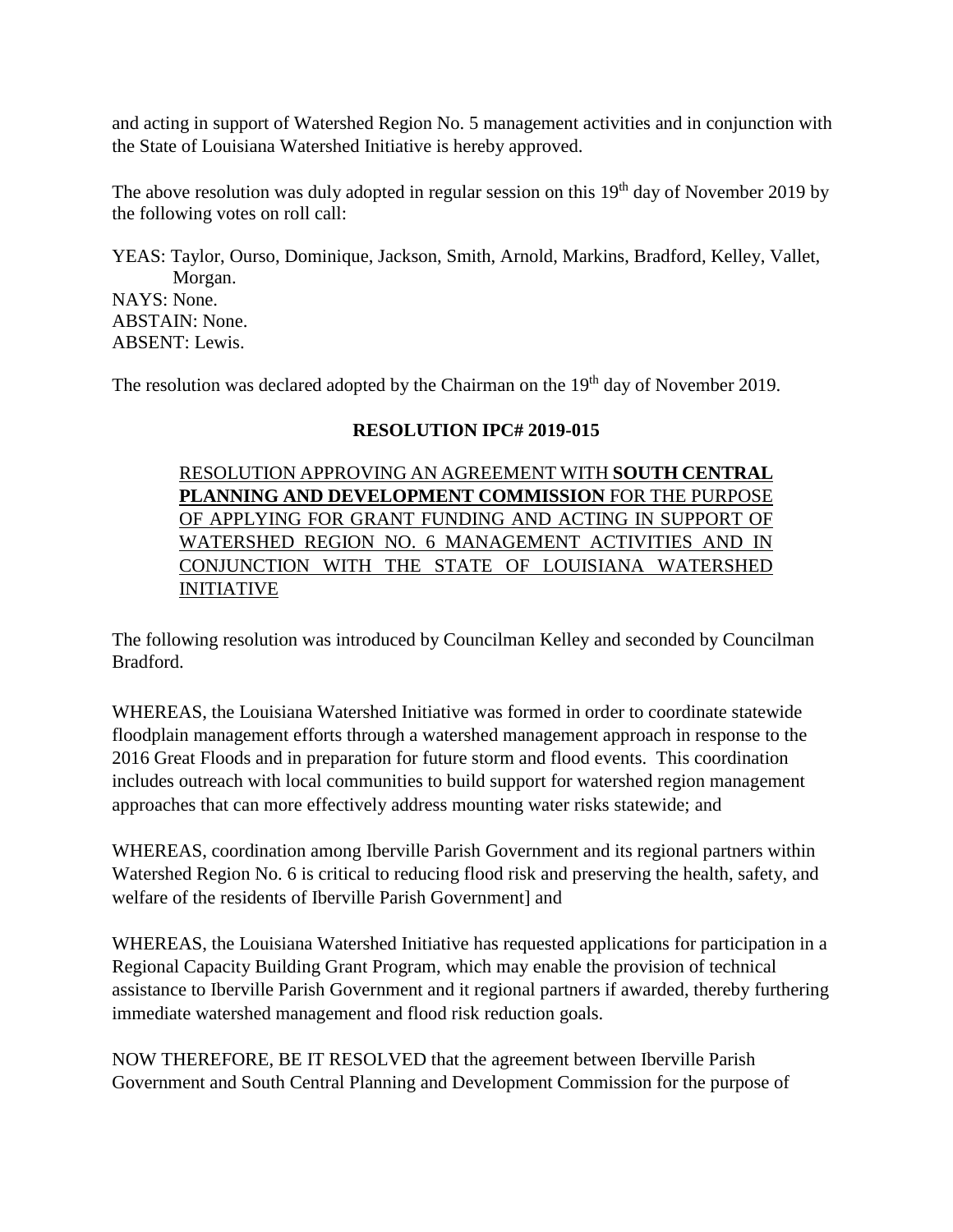applying for grant funding and acting in support of Watershed Region No. 6 management activities and in conjunction with the State of Louisiana Watershed Initiative is hereby approved.

The above resolution was duly adopted in regular session on this  $19<sup>th</sup>$  day of November 2019 by the following votes on roll call:

YEAS: Taylor, Ourso, Dominique, Jackson, Smith, Arnold, Markins, Bradford, Kelley, Vallet, Morgan. NAYS: None. ABSTAIN: None. ABSENT: Lewis.

The resolution was declared adopted by the Chairman on the 19<sup>th</sup> day of November 2019.

### **RESOLUTION IPC# 2019-016**

RESOLUTION APPROVING AN AGREEMENT WITH **CAPITAL REGION PLANNING COMMISSION** FOR THE PURPOSE OF APPLYING FOR GRANT FUNDING AND ACTING IN SUPPORT OF WATERSHED REGION NO. 7 MANAGEMENT ACTIVITIES AND IN CONJUNCTION WITH THE STATE OF LOUISIANA WATERSHED INITIATIVE

The following resolution was introduced by Councilman Kelley and seconded by Councilman Bradford.

WHEREAS, the Louisiana Watershed Initiative was formed in order to coordinate statewide floodplain management efforts through a watershed management approach in response to the 2016 Great Floods and in preparation for future storm and flood events. This coordination includes outreach with local communities to build support for watershed region management approaches that can more effectively address mounting water risks statewide; and

WHEREAS, coordination among Iberville Parish Government and its regional partners within Watershed Region No. 7 is critical to reducing flood risk and preserving the health, safety, and welfare of the residents of Iberville Parish Government; and

WHEREAS, the Louisiana Watershed Initiative has requested applications for participation in a Regional Capacity Building Grant Program, which may enable the provision of technical assistance to Iberville Parish Government and it regional partners if awarded, thereby furthering immediate watershed management and flood risk reduction goals.

NOW THEREFORE, BE IT RESOLVED that the agreement between Iberville Parish Government and Capital Region Planning Commission for the purpose of applying for grant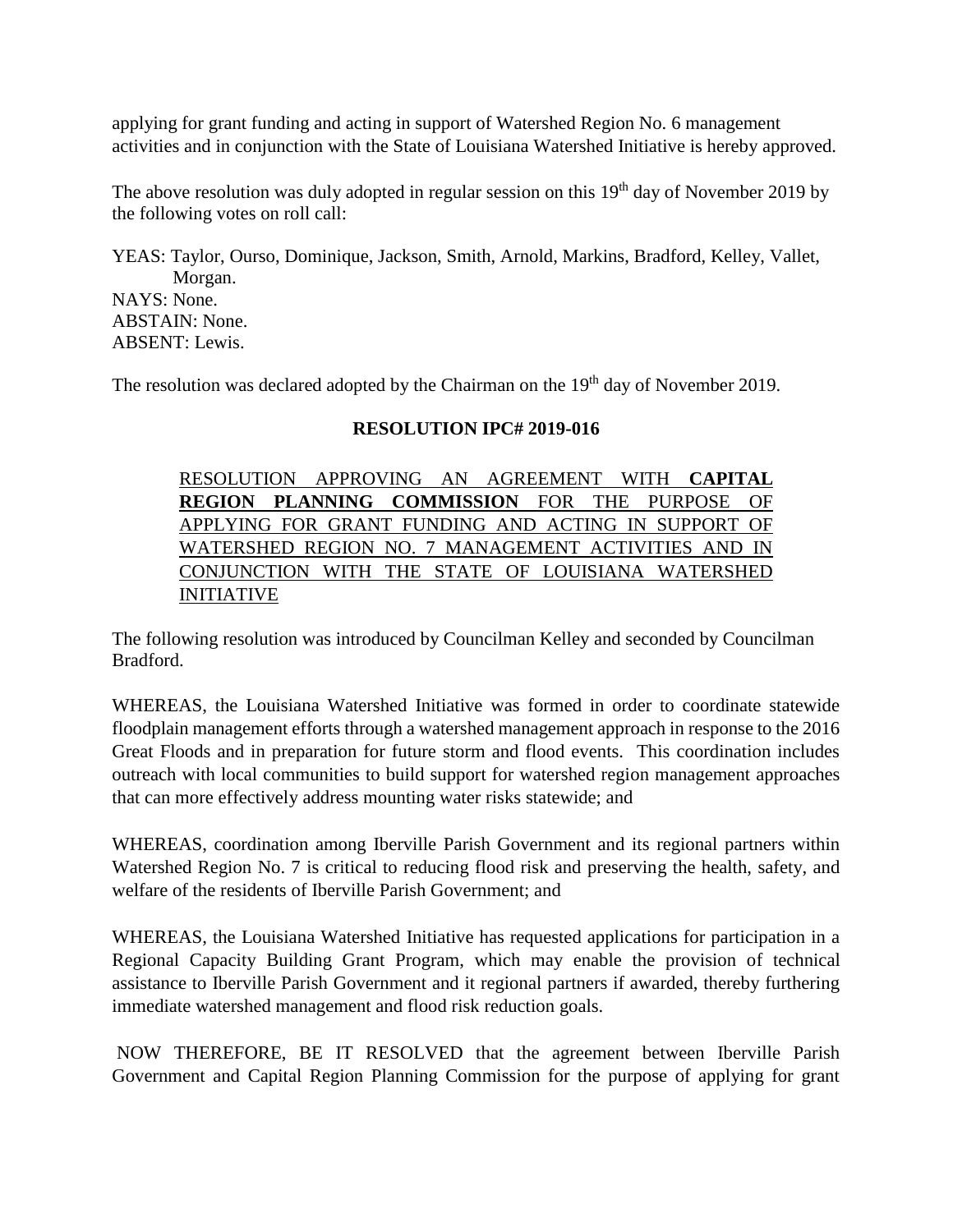funding and acting in support of Watershed Region No. 7 management activities and in conjunction with the State of Louisiana Watershed Initiative is hereby approved.

The above resolution was duly adopted in regular session on this  $19<sup>th</sup>$  day of November 2019 by the following votes on roll call:

YEAS: Taylor, Ourso, Dominique, Jackson, Smith, Arnold, Markins, Bradford, Kelley, Vallet, Morgan. NAYS: None. ABSTAIN: None. ABSENT: Lewis.

The resolution was declared adopted by the Chairman on the 19<sup>th</sup> day of November 2019.

#### **RESOLUTION IPC# 2019-017**

### **RESOLUTION AUTHORIZING INTERGOVERNMENTAL AGREEMENT BETWEEN IBERVILLE PARISH COUNCIL AND BATON ROUGE WATERWORKS FOR WATER SUPPLY/SERVICES TO EASTERN PORTION OF IBERVILLE PARISH**

The following resolution was introduced by Councilman Kelley and seconded by Councilman Bradford.

WHEREAS, the water supply for the eastern portion of Iberville Parish has been provided for by Baton Rouge Water Works along with services including meter reading, installation of meters, and repairs of the water distribution system.

WHEREAS, the current contract for potable water supply and maintenance of the water distribution system will expire in December 2019.

WHEREAS, in order to continue to provide the residents and businesses located within the eastern portion of Iberville Parish with a supply of potable water, it is necessary that the water supply/ system maintenance contract with Baton Rouge Water Works be renewed for a four (4) year term effective January, 2020.

NOW, THEREFORE, BE IT RESOLVED, that Parish President, J. Mitchell Ourso, Jr., be and is hereby authorized to negotiate a renewal contract with Baton Rouge Water Works for the supply of potable water and maintenance of the water system with Baton Rouge Water Works for a term of four (4) years commencing January, 2020.

The above resolution was adopted in regular session by the following vote on roll call:

YEAS: Taylor, Ourso, Dominique, Jackson, Smith, Arnold, Markins, Bradford, Kelley, Vallet, Morgan.

NAYS: None.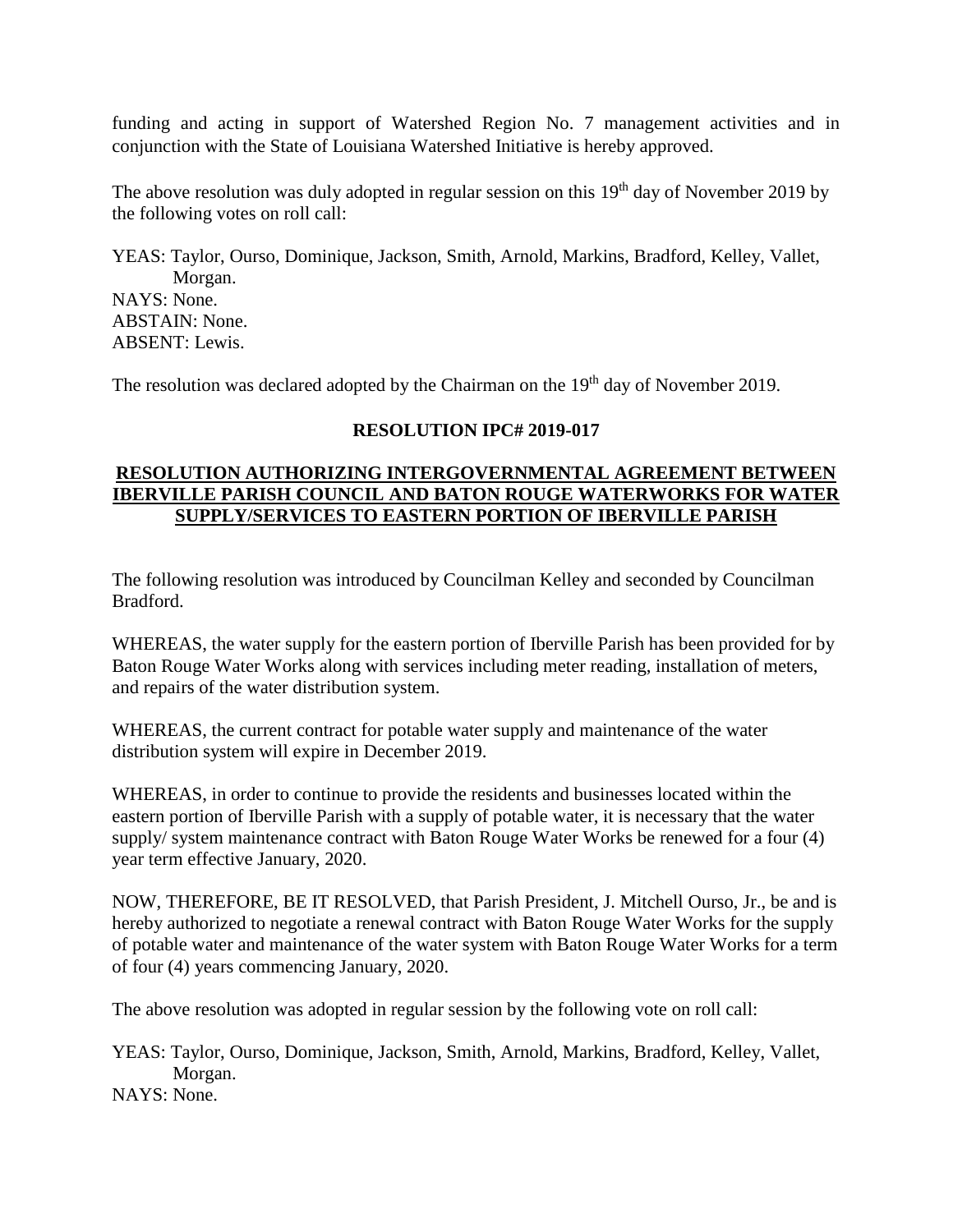ABSTAIN: None. ABSENT: Lewis.

The resolution was declared adopted by the Chairman on 19<sup>th</sup> day of November, 2019.

Mr. Isaac "Ike" Jackson registered to speak before the Council regarding the two ITEP resolutions for PCS Nitrogen and Air Products. He has not reviewed the language of the approval of these ITEP resolutions. He sent a public records request to the Attorney General's Office and on the  $30<sup>th</sup>$  day they responded to the request stating they do not have anything on record for this. Mr. Jackson has the response here tonight and wants to file it on record with the Parish Council. Chairman Jewell stated Mr. Jackson is against the two resolutions. Councilman Kelley stated he does not approve allowing a letter into the minutes that he hasn't read.

## **RESOLUTION IPC# 2019-018**

### **RESOLUTION OF THE IBERVILLE PARISH COUNCIL APPROVING PCS NITROGEN FERTILIZER, L.P. FOR PARTICIPATION IN THE INDUSTRIAL TAX EXEMPTION PROGRAM IN IBERVILLE PARISH, LOUISIANA**

The following resolution was introduced by Councilman Kelley and seconded by Councilman Bradford.

WHEREAS, Article 7, Section 21 (F) of the Louisiana Constitution, pursuant to the provisions of the Administrative Procedure Act, R.S. 49:950 et seq., and R.S. 36:104 provides for the Board of Commerce and Industry ("BCI"), with the approval of the Governor, to approve contracts for the exemption of ad valorem taxes of a new manufacturing establishment or an addition to an existing manufacturing establishment, on such terms and conditions as the board, with the approval of the Governor, deems in the best interest of the state; and

WHEREAS, PCS NITROGEN FERTILIZER, L.P. has applied for an Industrial Tax Exemption ("ITE") and has approval of the BCI for a contract granting that exemption; and

WHEREAS, ITE contracts should be premised upon job and payroll creation at new or expanded manufacturing plants or establishments, and that the percentage of exemption be 80% for a term of five years, renewable for an additional term of five years from ad valorem taxes in accordance with guidance received from the Secretary of Economic Development and concurred in by the appropriate parish and/or municipal council, school board, and sheriff; and

THEREFORE, BE IT RESOLVED, upon consideration of the foregoing and the public discussion held this day, that the IBERVILLE PARISH COUNCIL approves the terms of the Industrial Tax Exemption contract (the Cooperative Endeavor Agreement between the State of Louisiana, the Louisiana Department of Economic Development, and PCS NITROGEN FERTILIZER, L.P.) to the Industrial Tax Exemption contract between the Board of Commerce and Industry and PCS NITROGEN FERTILIZER, L.P. with respect to the manufacturing plant located in IBERVILLE PARISH, LOUISIANA based on the following conditions: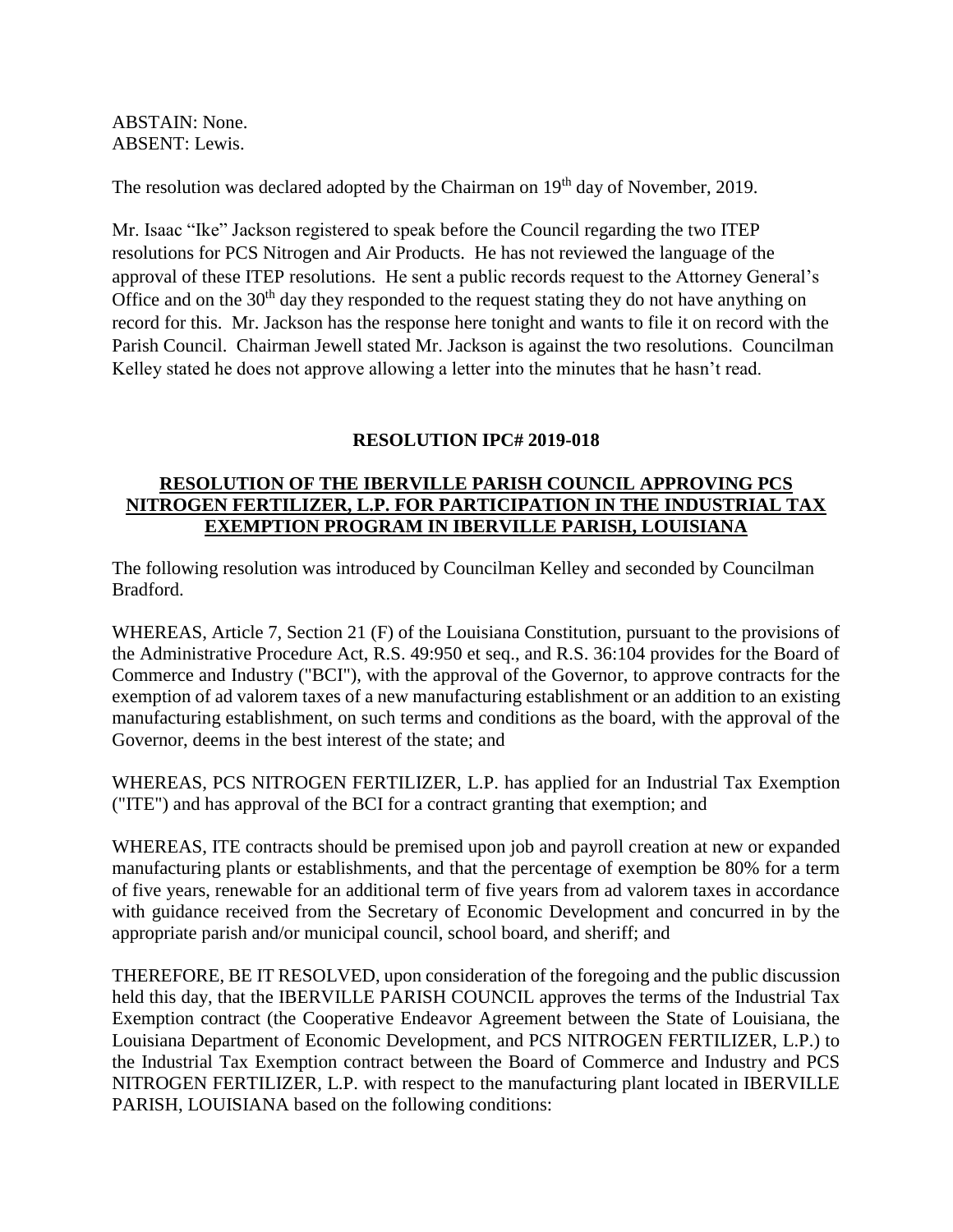# **A. Performance Objectives/Job Creation Requirements 15 New Permanent Job at the Manufacturing Facility**

## **Up To \$430,000,000.00 in Capital Expenditures**

## **B. Industrial Tax Exemption of Iberville Parish Ad Valorem Taxes**

In the event that PCS NITROGEN FERTILIZER, L.P. fails to complete its project, or fails timely meet its performance objectives and/or job creation requirements, including but not limited to the retention or creation of the number of jobs or the achieving or maintaining of payroll amounts within the time and for the term agreed, as specified in its award agreement; if PCS NITROGEN FERTILIZER, L.P. ceases its operations, reduces its employment numbers or payroll amounts to less than 90% of the requires amounts; such shall constitute a default under the award agreement, and LED and IBERVILLE PARISH COUNCIL shall retain all rights to modify the terms and conditions of the incentive.

The IBERVILLE PARISH COUNCIL further authorizes the Louisiana Department of Economic Development, on behalf of the Board of Commerce and Industry, to include this resolution to the Industrial Tax Exemption Contract between the Board of Commerce and Industry and PCS NITROGEN FERTILIZER, L.P.

THEREFORE, BE IT FURTHER RESOLVED by the IBERVILLE PARISH COUNCIL that a copy of this resolution shall be forwarded to the Louisiana Department of Economic Development.

The above resolution was duly adopted in regular session on this  $19<sup>th</sup>$  day of November 2019 by the following votes on roll call:

YEAS: Taylor, Ourso, Dominique, Jackson, Smith, Arnold, Markins, Bradford, Kelley, Vallet, Morgan. NAYS: None. ABSTAIN: None. ABSENT: Lewis.

The resolution was declared adopted by the Chairman on the 19<sup>th</sup> day of November 2019.

## **RESOLUTION IPC# 2019-019**

## **RESOLUTION OF THE IBERVILLE PARISH COUNCIL APPROVING AIR PRODUCTS & CHEMICALS, INC. FOR PARTICIPATION IN THE INDUSTRIAL TAX EXEMPTION PROGRAM IN IBERVILLE PARISH, LOUISIANA**

The following resolution was introduced by Councilman Kelley and seconded by Councilman Bradford.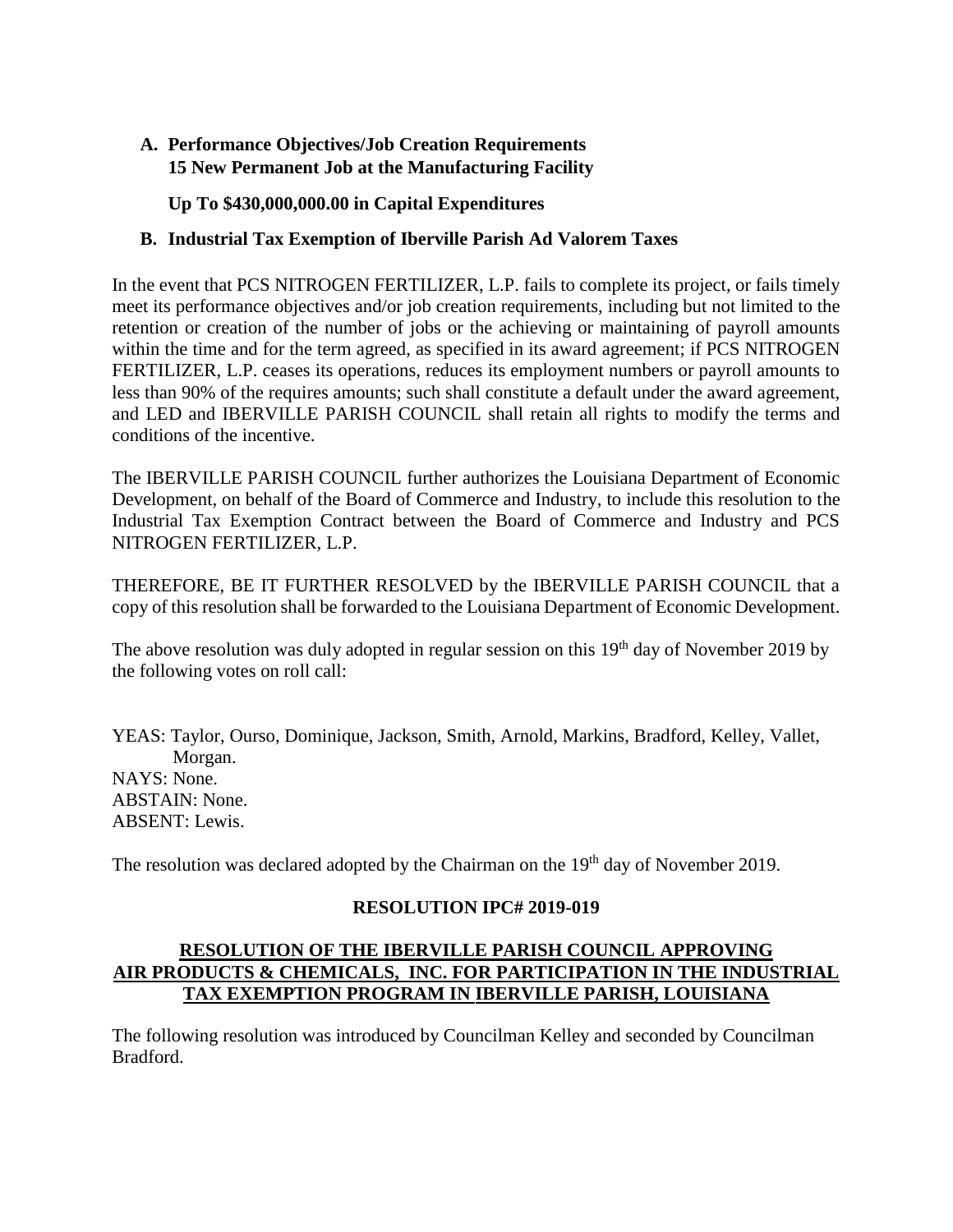WHEREAS, Article 7, Section 21 (F) of the Louisiana Constitution, pursuant to the provisions of the Administrative Procedure Act, R.S. 49:950 et seq., and R.S. 36:104 provides for the Board of Commerce and Industry ("BCI"), with the approval of the Governor, to approve contracts for the exemption of ad valorem taxes of a new manufacturing establishment or an addition to an existing manufacturing establishment, on such terms and conditions as the board, with the approval of the Governor, deems in the best interest of the state; and

WHEREAS, AIR PRODUCTS & CHEMICALS, INC. has applied for an Industrial Tax Exemption ("ITE") and has approval of the BCI for a contract granting that exemption; and

WHEREAS, ITE contracts should be premised upon job and payroll creation at new or expanded manufacturing plants or establishments, and that the percentage of exemption be 80% for a term of five years, renewable for an additional term of five years from ad valorem taxes in accordance with guidance received from the Secretary of Economic Development and concurred in by the appropriate parish and/or municipal council, school board, and sheriff; and

THEREFORE, BE IT RESOLVED, upon consideration of the foregoing and the public discussion held this day, that the IBERVILLE PARISH COUNCIL approves the terms of the Industrial Tax Exemption contract (the Cooperative Endeavor Agreement between the State of Louisiana, the Louisiana Department of Economic Development, and AIR PRODUCTS & CHEMICALS, INC.) to the Industrial Tax Exemption contract between the Board of Commerce and Industry and AIR PRODUCTS & CHEMICALS, INC. with respect to the manufacturing plant located in IBERVILLE PARISH, LOUISIANA based on the following conditions:

## **A. Performance Objectives/Job Creation Requirements 9 New Permanent Job at the Manufacturing Facility**

**Up To \$221,800,000.00 in Capital Expenditures**

# **B. Industrial Tax Exemption of Iberville Parish Ad Valorem Taxes**

In the event that AIR PRODUCTS & CHEMICALS, INC fails to complete its project, or fails timely meet its performance objectives and/or job creation requirements, including but not limited to the retention or creation of the number of jobs or the achieving or maintaining of payroll amounts within the time and for the term agreed, as specified in its award agreement; if AIR PRODUCTS & CHEMICALS, INC ceases its operations, reduces its employment numbers or payroll amounts to less than 90% of the requires amounts; such shall constitute a default under the award agreement, and LED and IBERVILLE PARISH COUNCIL shall retain all rights to modify the terms and conditions of the incentive.

The IBERVILLE PARISH COUNCIL further authorizes the Louisiana Department of Economic Development, on behalf of the Board of Commerce and Industry, to include this resolution to the Industrial Tax Exemption Contract between the Board of Commerce and Industry and AIR PRODUCTS & CHEMICALS, INC.

THEREFORE, BE IT FURTHER RESOLVED by the IBERVILLE PARISH COUNCIL that a copy of this resolution shall be forwarded to the Louisiana Department of Economic Development.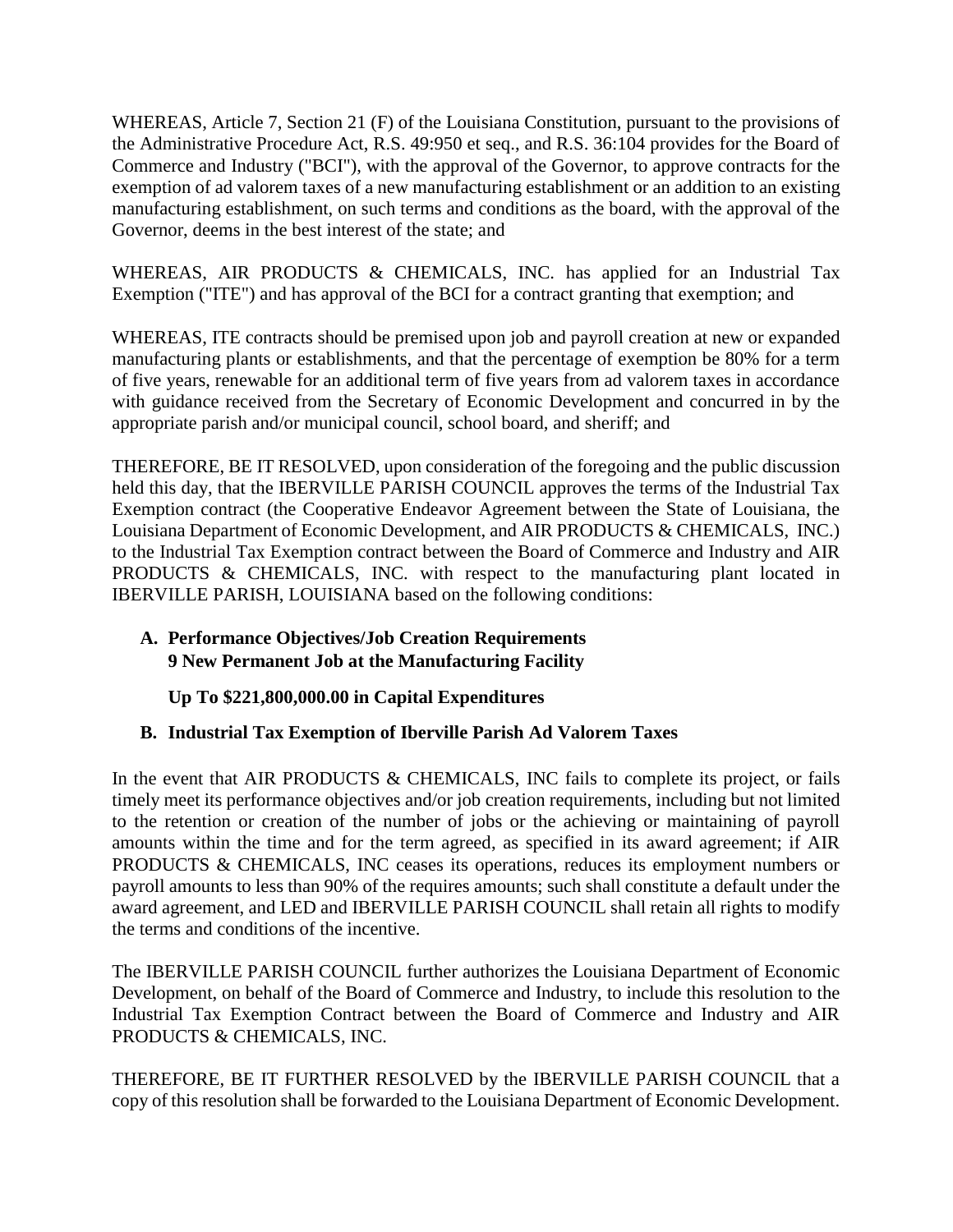The above resolution was duly adopted in regular session on this  $19<sup>th</sup>$  day of November 2019 by the following votes on roll call:

YEAS: Taylor, Ourso, Dominique, Jackson, Smith, Arnold, Markins, Bradford, Kelley, Vallet, Morgan. NAYS: None. ABSTAIN: None. ABSENT: Lewis.

The resolution was declared adopted by the Chairman on the  $19<sup>th</sup>$  day of November 2019.

### **RESOLUTION IPC# 2019-020**

### RESOLUTION AUTHORIZING THE DEMOLITION OF THE MANUFACTURED BUILDING UTILIZED AS COUNCIL ON AGING FACILITY LOCATED AT 77375 WHEELOCK LANE, MARINGOUIN, LA

The following resolution was introduced by Councilman Kelley and seconded by Councilman Bradford.

WHEREAS, the modular building located at 77375 Wheelock Lane, Maringouin, Louisiana was constructed 25 years ago for use as a Head Start facility and was subsequently utilized as a Council on Aging facility.

WHEREAS, the Parish had constructed a new modern Council on Aging facility which will be ready for occupancy in the very near future to serve the needs of the senior citizens in the northern portion of the parish.

WHEREAS, the Parish's certified building official has conducted an inspection of the modular building located at 77375 Wheelock Lane, Maringouin, LA and has determined that the structure should not be utilized for any additional occupancy after the Council on Aging program is relocated from the existing facility. A copy of the inspection report submitted by the Certified Building Official is attached hereto and incorporated by reference.

NOW, THEREFORE BE IT RESOLVED, that the existing modular building located at 77375 Wheelock Land, Maringouin, LA be demolished and removed from the property as soon as the Council on Aging program is relocated to the new facility locate in Maringouin, LA.

The above resolution was adopted in regular session on the 19<sup>th</sup> day of November, 2019 by the following vote on roll call:

YEAS: Taylor, Ourso, Dominique, Jackson, Smith, Arnold, Markins, Bradford, Kelley, Vallet, Morgan. NAYS: None.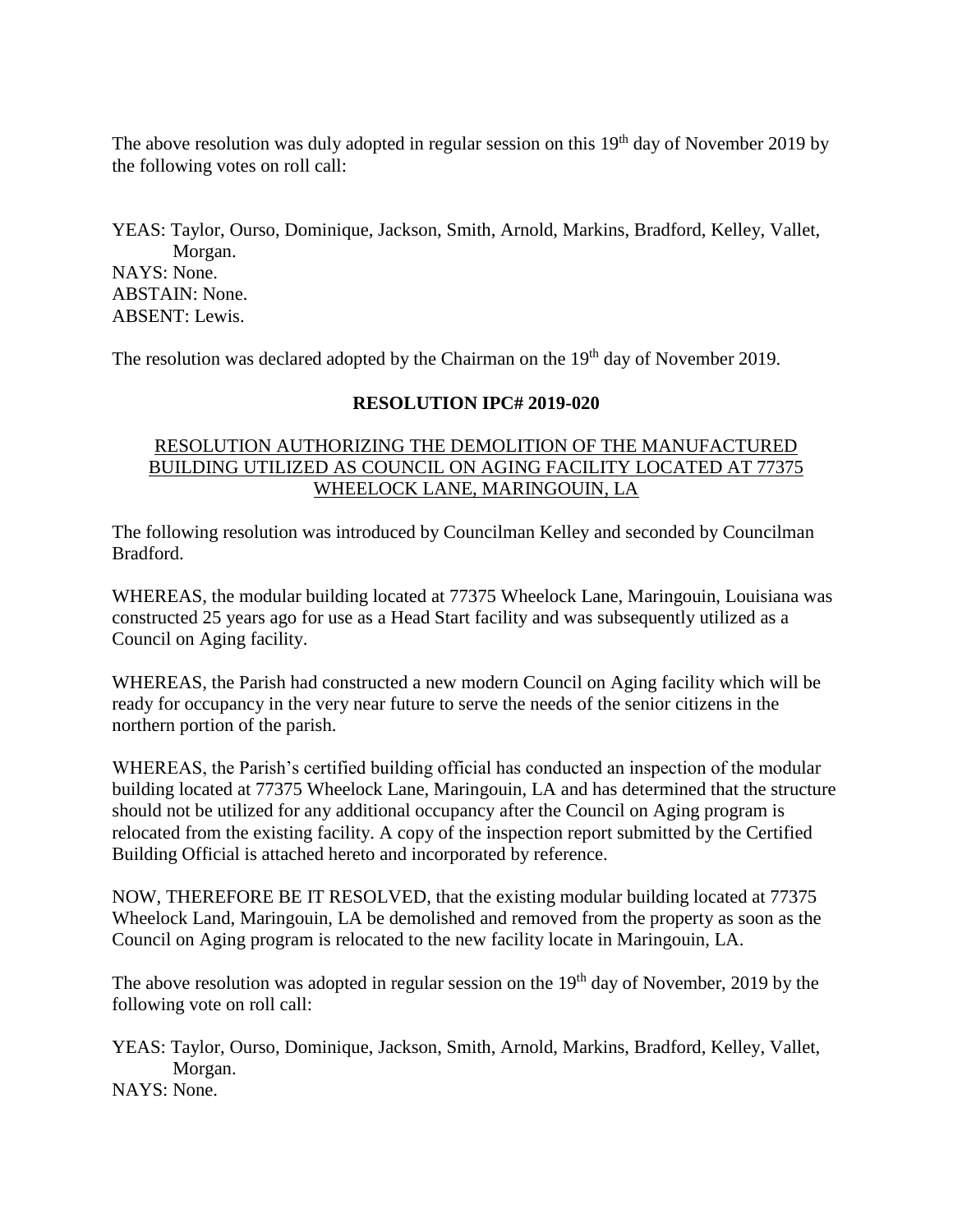ABSTAIN: None. ABSENT: Lewis.

The resolution was declared adopted by the Chairman on the 19<sup>th</sup> day of November 2019.

### BOARDS AND COMMISSIONS REPORT

The Boards and Commissions Committee met on Tuesday, November 19, 2019 at 6:10 p.m. followed by the roll call with the following Committee Members only in attendance: Vallet, Jackson, Markins, Smith, Arnold.

Absent: Lewis.

A quorum was present.

- A) Reappointment of of Mary Obier to the Iberville Parish Library Board
- B) Appointment of Jan V. Drinkwater to the Iberville Parish Library Board for replacement of Mr. Eugene LeBlanc

Upon a recommendation by by Councilman Vallet, and seconded by Councilman Markins, it was moved to re-appoint Ms. Mary Obier, and appoint Ms. Jan V. Drinkwater to the Iberville Parish Library Board of Control. The recommendation having been duly submitted to a vote was duly adopted by the following yea and nay votes on roll call by Boards and Commission Committee Members only:

YEAS: Vallet, Jackson, Markins, Smith, Arnold. NAYS: None. ABSTAIN: None. ABSENT: Lewis.

The recommendation was declared adopted by the Chairman.

During the Regular Meeting

- A) Reappointment of of Mary Obier to the Iberville Parish Library Board
- B) Appointment of Jan V. Drinkwater to the Iberville Parish Library Board for replacement of Mr. Eugene LeBlanc

Upon a motion by Councilman Dominique, and seconded by Councilman Markins, it was moved to re-appoint Ms. Mary Obier, and appoint Ms. Jan V. Drinkwater to the Iberville Parish Library Board of Control. The motion having been duly submitted to a vote was duly adopted by the following yea and nay votes on roll call:

YEAS: Taylor, Ourso, Dominique, Jackson, Smith, Arnold, Markins, Bradford, Kelley, Vallet,